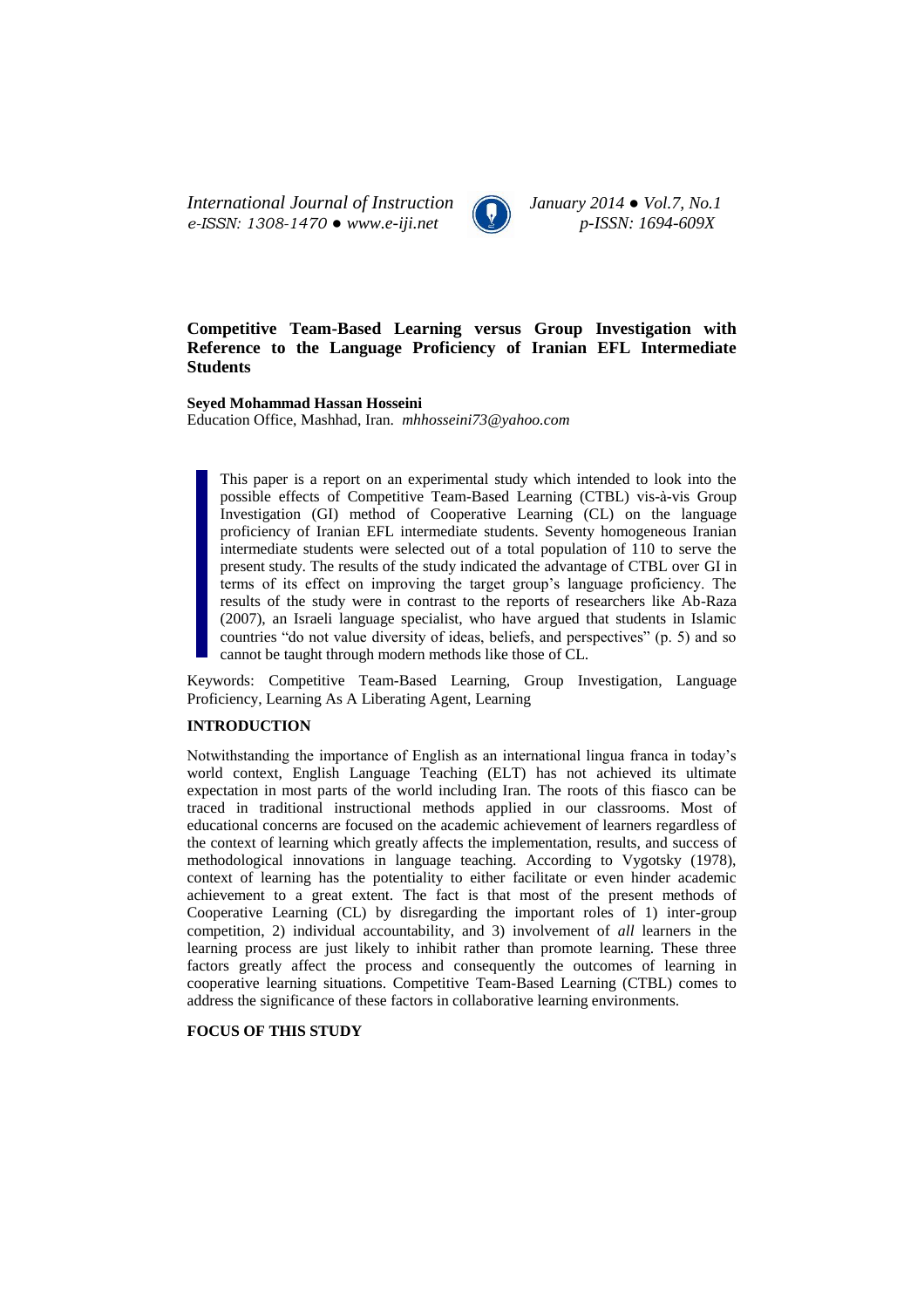In this study the author chose his innovative approach, CTBL, to be compared with GI method of CL, developed by Sharan and Sharan at Tel Aviv University in Israel. He selected these methods because they have worked well particularly for his language courses in primary schools. This time he decided to compare their effects at collegiate level.

### **Group Investigation**

Sharan and Sharan (1992) have developed Group Investigation (GI) at Tel Avive University, in Israel. This method is one of the rare CL methods that gives considerable freedom to participants. Students, in this method, have the latitude to decide on the composition of their teams, assign their roles and responsibilities, establish and clear the norms and their desired behaviours, and set their goals. Students form their own favourable two- to six-member groups to work cooperatively for conducting their group projects, and thereby, achieving their shared goals. The teacher's role seems to be less intrusive in this method. GI involves cooperative group inquiry emphasizing data gathering by students, interpretation of information through group discussion, and synthesis of individual contributions into a group project. Another distinguishing characteristic of the method is its attempt to *eliminate competition* among participants.

At the class level, as in most CL methods, the instructor is expected to introduce the method and its basic principles, shed light on the objective of the course, explain scoring system, and help students form their teams in the first session. Like any other method of CL, the class presentation can be a lecture or any other kind of demonstration like brief plays and brain storming techniques supported by a slide, a video, or an internet show. Summarising the important features of GI, Sharan and Sharan put forth four critical components of their method as illustrated in Figure 1:



Figure 1: Main components of GI

Accordingly, in GI classroom, teams, first, get together and investigate topics from a wide range of topics, which are to be covered during a term, and select their favourable topics. Then individual teams plan and decide what to seek for in the topic, how to go about it, and how to divide the work among them in order to carry out the group research or task. During the course, they collaborate in activities like analysing and evaluating the data they gather from several sources. They discuss their work in progress and exchange ideas and information in order to expand, clarify, and integrate them. After each individual finishes his task, the group pools the findings and tries to reach consensus to produce a group report, demonstration, play, or exhibition. In the final session, each group makes a presentation or display to share its findings with the entire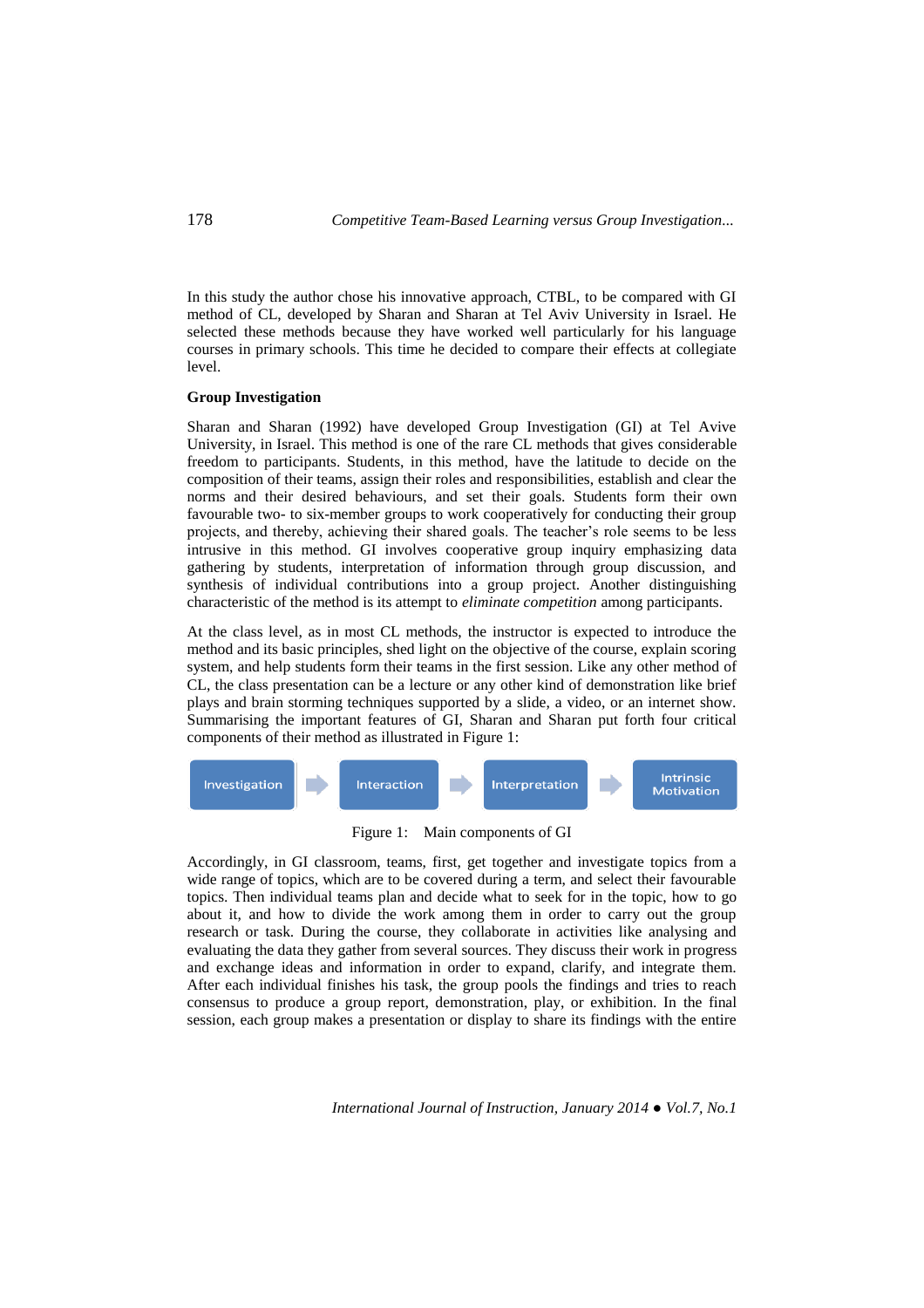class. The belief is that collective achievement of shared goals brings with it a kind of intrinsic motivation.

As regards the evaluation system of GI, self-evaluation, peer assessment, and teacher evaluation are utilized in order to supply appropriate feedback to students' further development. For example, while a group is presenting its report, other groups have the opportunity to evaluate the clarity and professional quality of their presentation through observation and posing questions with reference to their areas of concern and interest. The final evaluation of groups is based *on the quality of their group performance* during the semester, which strongly aims at developing positive interdependence among group members.

## **COMPETITIVE TEAM-BASED LEARNING**

The author developed CTBL in 2000 (see also Hosseini 2012). CTBL is a holistic contextualized approach to teaching and learning that reflects the real world holism. As a fundamentally different approach to ELT/Education, CTBL tries to produce a more realistic depiction of the real-world norms and settings in the classroom, as the microcosm, in order to more effectively connect learners to the real world, the macrocosm. This way CTBL reduces the discrepancy between what the present education system makes out of our nations and what the realities of today world context exacts them to be. CTBL foregrounds the significance of effective *teamwork amidst highly competitive environments*, as the very demand of tomorrow's citizenry, in an atmosphere which emphasises adherence to a 'learning culture' not only to foster academic progress of students but also to more significantly contribute to their future success, both academically and socially.

In classes run through CTBL, students of potentially diverse backgrounds with different attitudes, (language) learning strategies, styles, proficiencies, and abilities shape heterogeneous teams of usually 4 members each and try to work together in a highly 'competitive motivational dialogic-based learning environment. They work in an atmosphere which emphasises their adherence to some pre-established principles (i.e., this author's ethos and manifesto – see Hosseini, 2012). The mechanism underlying this educational approach holds each team member accountable for his own learning, growth, and development and encourages them to do their part of the work effectively. It, at the same time, spurs them to ask other members to do likewise and also help them enthusiastically in order to improve their learning towards achieving their common learning goals. Team members are likewise systematically spurred into further collaboration and scaffolding the learning of each other in order to compete not merely against their same-level opponents in other teams, as it is in Teams-Games-Tournaments (TGT), developed by Scholars like DeVries and Edwards (1974) and Slavin (1991), but also against their teams. *All* team members, therefore, engage themselves fully (cognitively, emotionally, and intellectually) and actively participate and tactfully contribute in the process of shared learning in order to solve a problem, complete a task, and/or create a product through activities like exchanging ideas, clarification of meanings to each other, and diplomatic resolution of discrepancies. They try to ensure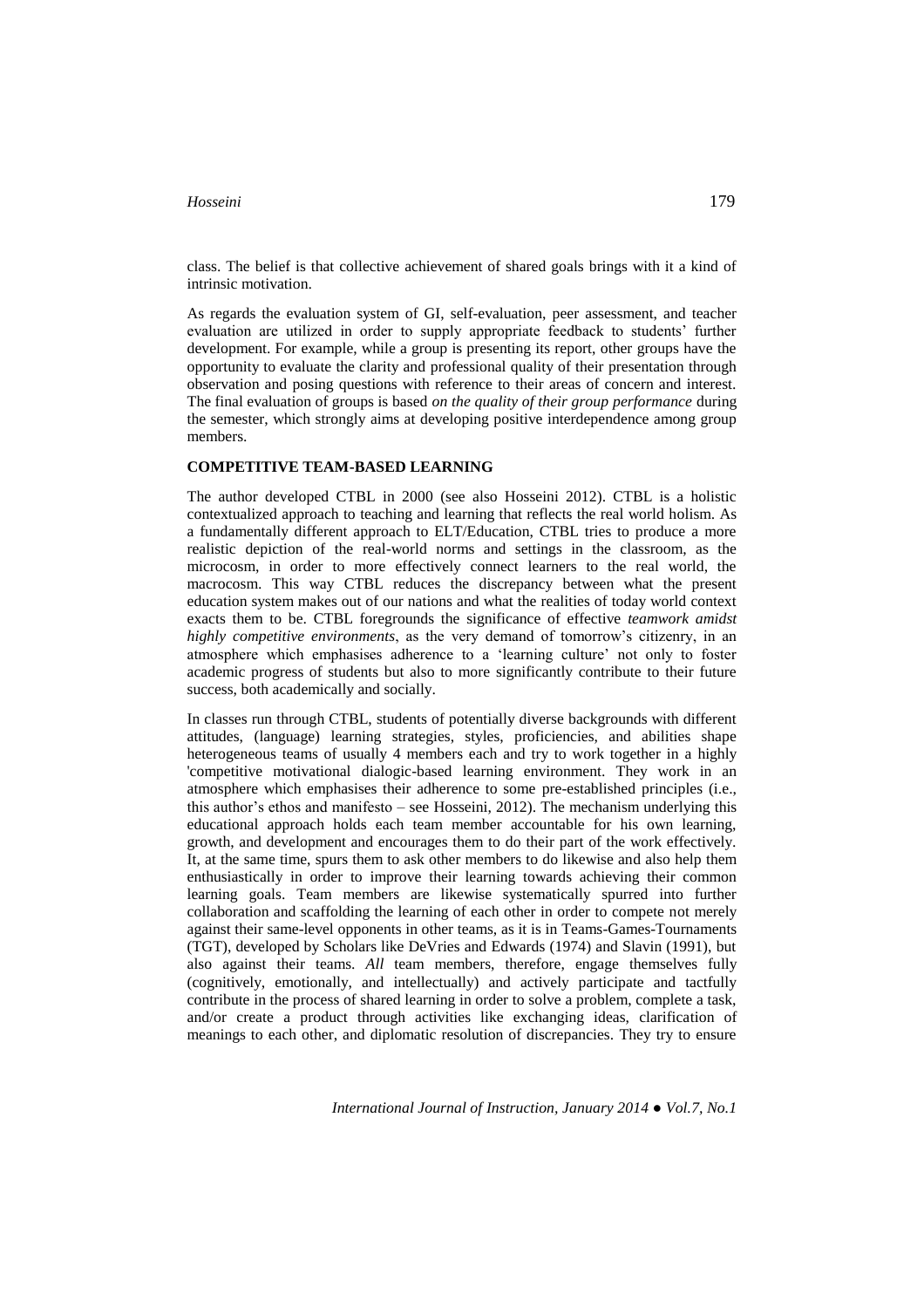that each member has mastered the assigned material for this author, as the teacher, would, at times, randomly call upon a student to represent his team. If so, the selected member of the respective team should also provide *reasons* for his answer(s) to the teacher before the class participants.

Although in CTBL team members take final exams individually as it is in CIRC, STAD, and TGT, they take midterm exams, tests or quizzes – but not finals - cooperatively. The main philosophy beyond allowing students to take some exams, tests or quizzes collaboratively is to subordinate testing to teaching. Apart from its contribution to positive interdependence, this strategy subjects students to more opportunities for transference of skills, strategies, thinking styles and approaches, attitudes, and so forth in a meta-cognitive way (e.g., through listening to their teammates who are in actual fact thinking aloud).

It is important to note that teams are evaluated not just on their members' improvements over their own past performances, as it is in Cooperative Integrated Reading and Composition (CIRC), developed by Stevens et al. (1978), and Student Teams-Achievement Divisions (STAD), developed by Slavin and associates at Johns Hopkins University (1978). Nor are they evaluated merely over their same-level opponents in other teams, as it is in TGT. They are also recognized based on the extent to which they outgain other teams. Further, special rewards are also awarded to the best teams with the highest averages in order to motivate team members for more effective cooperation, and simultaneously encourage competition among teams. For example, teams that prove their superiority for three periods will receive 'A' marks for their members' final exam regardless of their actual grades – on the condition that they secure the minimum standard. Although appreciation of the best team(s) is also valued in some methods like STAD, TGT, and Teams Tournaments (TT), developed by this author (Hosseini 2012), this component is not as much seriously and directly injected in these methods as it is in CTBL. Recognition of the best team(s) is a formal part of CTBL evaluation system.

Likewise, to maximize the contribution of the captains or team leaders, who are high achievers, to the success of their teams, they will be rewarded with high marks as the recognition of their devotion, perseverance, and commitment to their responsibilities and tasks if all their team members shine on tests and exams and prove an acceptable progress in comparison to their past performances. Teams' performances are also regularly reported on a teams' recognition chart on the notice board of the classroom which as well announces the names of outstanding and most challenging individuals alike. Besides, the first two to six, depending on the number of students in the class, best students are recognised as *the brains* or motivators who will assist this author, as the teacher, in course of teaching. When teams have problems, for instance, they must consult the brains first. The teacher is the last resource. The brains openly receive the teams' representatives for any kind of academic help. *The important point* is that every main exam's results lead unto the replacement of these brains as well as teams' leaders by those who prove their superiority over them, in CTBL learning-for-all fair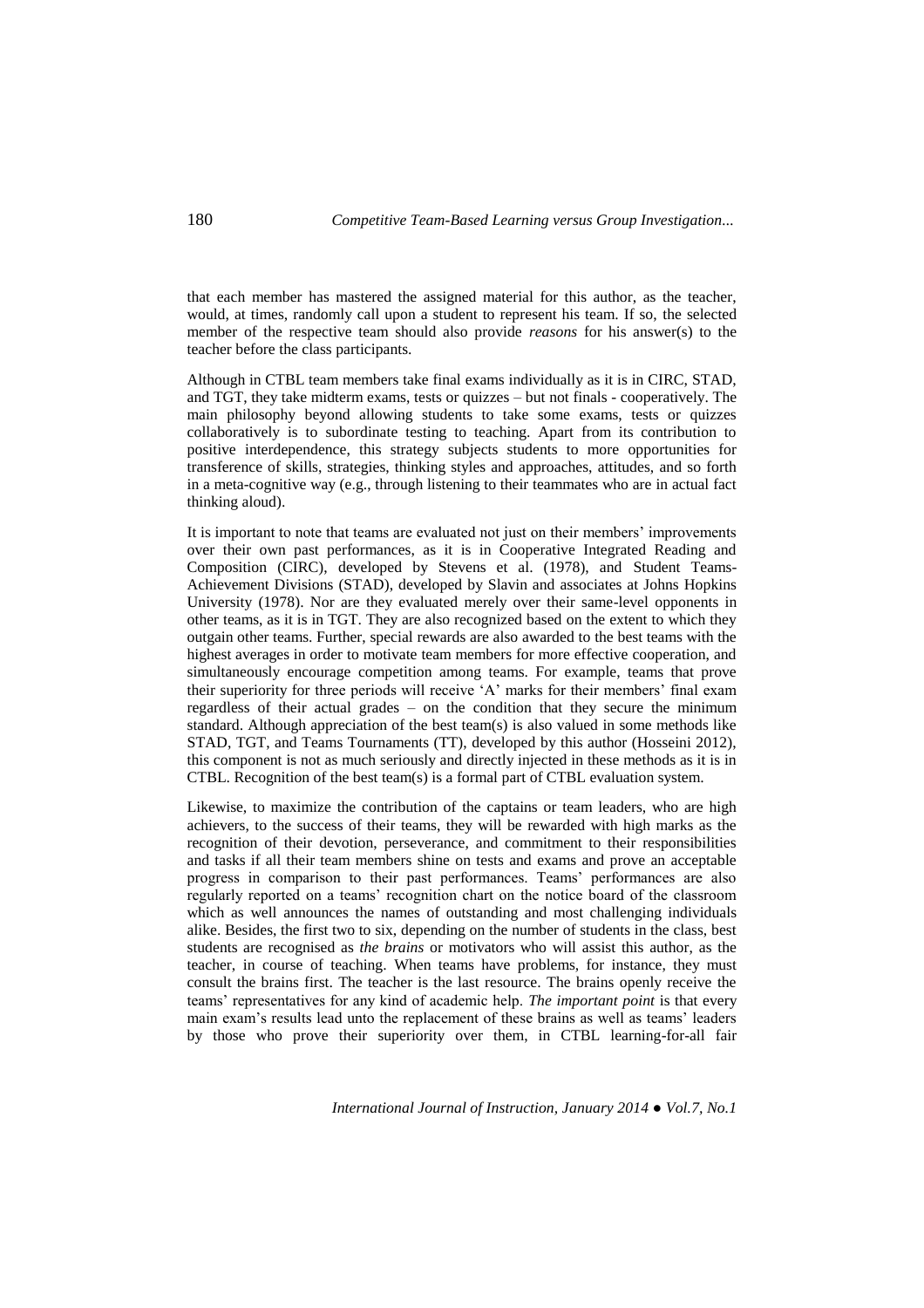environments. To lessen individuals' anxiety levels or to contribute further to lowering their affective filters, teams that secure the least acceptable rank would pass the course - provided their members should not be below the minimum standard. The average of teams members' grades is the basis for this decision.

CTBL evaluation system, thereby, not only pushes team members to make any effort to improve their own performances and outperform their peer-level opponents in other teams. It also encourages them to pool their efforts together to surpass other teams as well in order to prove their fair superiority in the class and *get the special rewards*, which may include securing the highest mark for all team members in recognition of their effective collaboration and perseverance.

One more thing that should be reminded is that the evaluation system of CTBL is against undifferentiated group grading for teamwork as it is in specialists like Sharan and Sharans' methods where all team members receive the same grade regardless of differences in contributions to the total-team/class effort. In CTBL, motivational incentives are encouraged to sustain the individual efforts and immersion in the process of learning in team activities and furthering cooperation of team members in the course of learning.

As understood, contrary to the conventional methods and approaches, the procedure in classes run through CTBL *is not* a 'loose anything goes' one. It is highly structured and systematic. The focus is on bringing individual responsibility among all team members and encouraging competition among teams for further involvement and co-operation of team members. For the summary of the procedure followed in a (reading) class run through this author's instructional approach, see Figure 2.



Figure 2: Main components of CTBL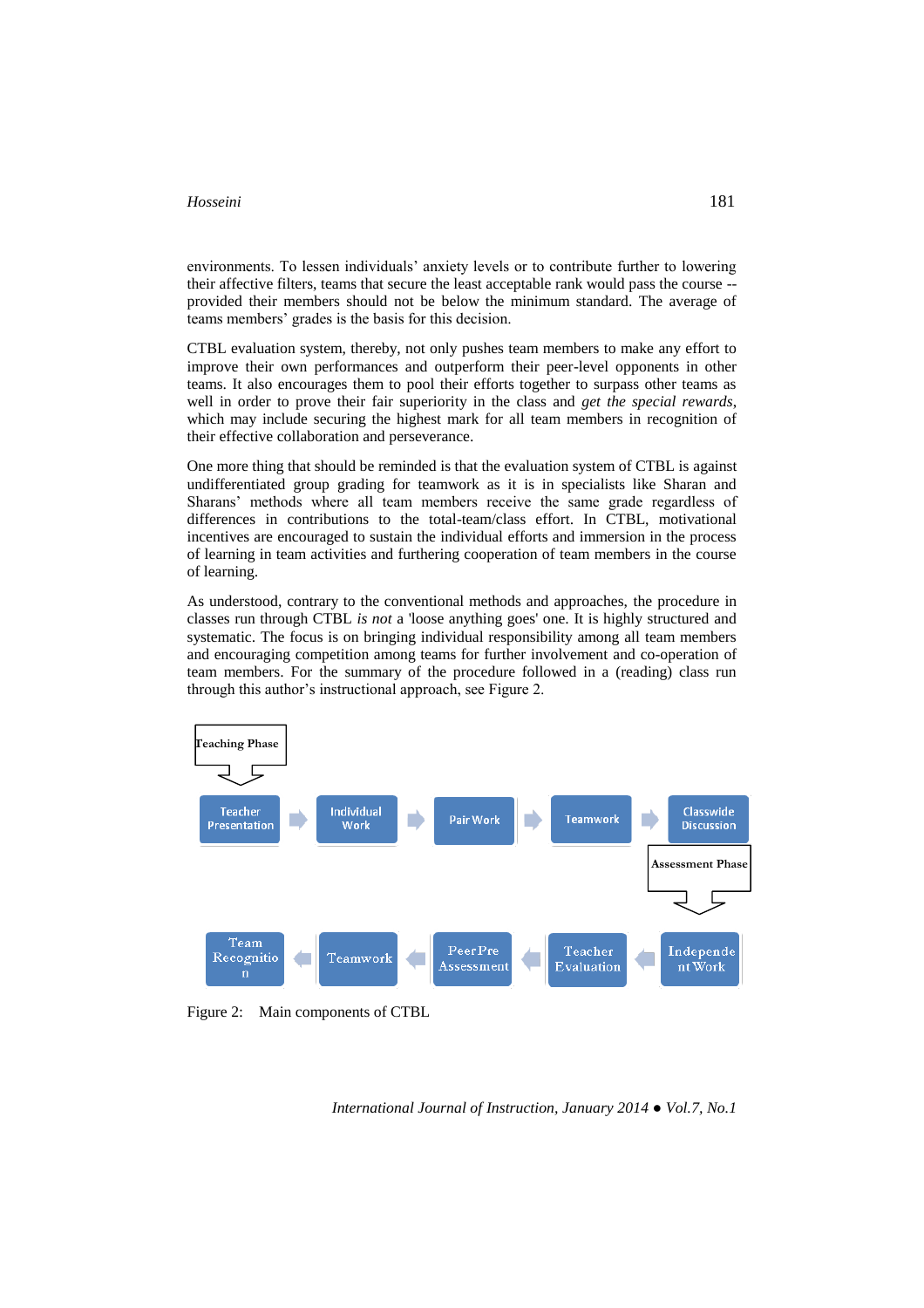As indicated in Figure 2, the procedure for presenting a unit/lesson, in CTBL classes, follows two phases each of which incorporates five main components. As it is realised, the activities follow a regular cycle.

#### **QUESTION RAISED**

The following question is suggested:

Q: 'Is there a difference between the Iranian intermediate students who have been taught with CTBL and those who have been taught with GI in regard to their language proficiency (vocabulary, grammar, reading comprehension, and pronunciation)? The author selected these CL methods (i.e., CTBL and GI) to be compared due to the fact that these methods are among the most popular methods of CL. Also, he selected the mentioned areas of proficiency because the focus of the teaching materials he uses in his classes is on them.

A null hypothesis was suggested for the above question.

#### **METHOD**

#### **Subjects**

The subjects of this study were Iranian EFL intermediate students. Through administering the NELSON English Language test to 110 students at Bojnord Azad University, in Iran, 70 students were chosen for the purpose of this study. The author selected the NELSON test because Iranian students are familiar with this test. It should also be mentioned that the 70 participants who were nearly at the midpoint were selected for this study. The subjects were randomly (i.e., every other one) classified into control and experimental groups. Thirty five students took part in each group. The author selected 35 students to meet the criterion for the number of participants in experimental researches.

#### **Instrumentation**

## *Language Proficiency Test*

In order to make sure of the homogeneity of the control and experimental groups in terms of English language proficiency, a test of NELSON, series 300B, after being piloted on a similar group of 30 students, was administered. The test consisted of four parts: cloze tests (reading comprehension), grammar, vocabulary, and pronunciation. The time allotted for intermediate students, by the test designers, was 35 minutes.

### *Materials*

In this study, the students' own textbook, New Interchange, developed by Jack C.Richards was used. The author applied this textbook because it was part of the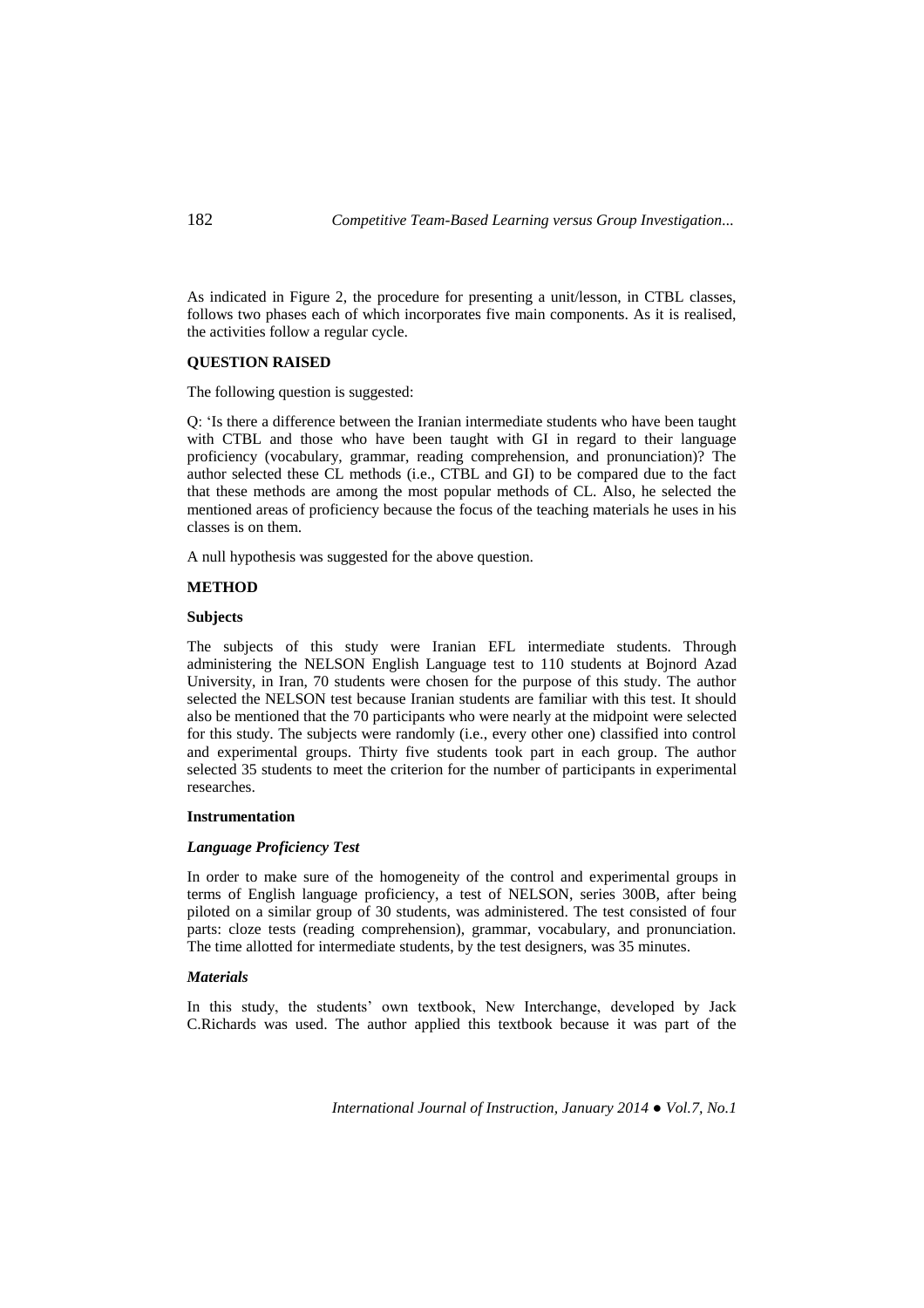syllabus in the University. Fortunately, it was useful for the purpose of the present study as it intends to improve language proficiency of the students.

### **Design and Procedure**

A 'pre-test post-test control group design' was the blueprint of the procedure in the present study. In order to homogenize the participants according to their language proficiency levels, the pre-test was administered to the available 110 students in the first session. On the basis of the information obtained, 70 students who were nearly at the midpoint were chosen as the key informants. The author selected the average participants because it is this group that represent majority of the students in our universities. The selected subjects were randomly assigned to two groups: experimental and control groups. In the GI class students were allowed to form their own teams. However, in the experimental group, teams were formed in such a way to involve learners with a range of language proficiency levels. Then the importance of both the methods were explained and highlighted in the respective groups. During the semester, both the classes had the same instructor, the same curriculum, and the same schedule of instruction except that in the control group students learnt through GI whereas in the experimental group students experienced learning the English language through CTBL.

### **DATA ANALYSIS AND INTERPRETATION**

Analyses of the select parameters were done using Statistical Presentation System Software (SPSS) package (SPSS 2011 December). Analysis of Variance was used to determine the significance of the findings of the study with reference to each of the select dependent variables.

An independent t-test was used to verify the pre-test results on both the groups. See table 1.

|             |      | Table 1: The t-value for the pre-test of the two groups |             |  |
|-------------|------|---------------------------------------------------------|-------------|--|
| <i>T.C.</i> | D.F. | 2-tail p.                                               | <i>T.O.</i> |  |
|             | 58   | 0.05                                                    | $-0.21$     |  |

 $Table 1: The t-value for the next of the tw$ 

The value of the calculated t was  $-0.21$  which was less than the value of the t-critical (2) at 0.05 level of probability. Therefore, the two groups were almost homogeneous.

The results of computing the means of the pre- and post-test of the 'control group' indicated that there had been a little progress in this group. As indicated in table 2, a matched t-test was conducted in order to find out the significance of the difference.

Table 2: Paired t-test for the control group

| Group                  |                  |       |      |      | D.F. | $T$ -ob. |
|------------------------|------------------|-------|------|------|------|----------|
| Cont. G. 17.76         |                  | 21.16 | 2.93 | 5.42 | 29   | $-6.8$   |
| $\mathrm{P} \leq 0.05$ | t-critical 2.045 |       |      |      |      |          |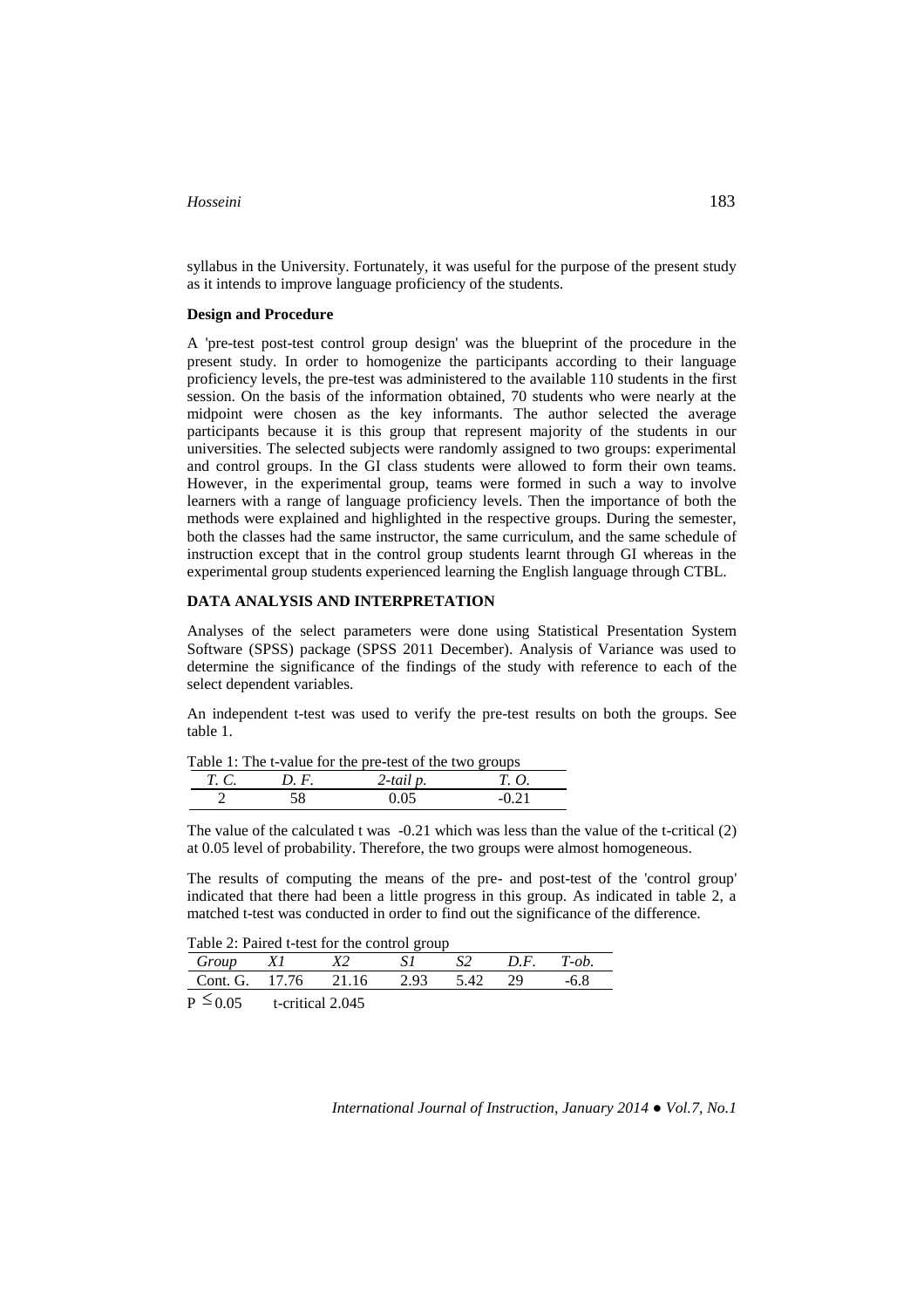The results showed significant difference between the control group performances on both the tests, because the observed t of -6.8 at a probability level of  $P \le 0.05$  exceeded the critical t of 2.045.

The means gained from the pre- and post-test of the experimental group were also calculated. The results indicated a remarkably high difference which confirmed the influence of CTBL on the language proficiency of Iranian intermediate students. Also, to be sure of the results another paired t-test was conducted. See table 3.

Table 3: Paired t-test for the experimental group

| Group X1                       | X2                                                                              | .<br>SI | $S2$ $D.F$ $T-$ ob |        |
|--------------------------------|---------------------------------------------------------------------------------|---------|--------------------|--------|
| Exp. G. 17.6 25.5 2.95 3.95 29 |                                                                                 |         |                    | - 16.8 |
|                                | the contract of the contract of the contract of the contract of the contract of |         |                    |        |

 $_{\rm P} \leq$ 0.05 t-critical 2.045

This time the t-observed (16.8) far exceeded the value of t-critical (2.045) at a probability level of  $P \leq 0.05$ . This supported the aforementioned assumption that CTBL had a significant impact on the target group's language proficiency.

At this stage, the means, standard deviations, and variances of two groups in post-test were obtained. See table 4.

|          | Table 4: Results of post-test for both the groups |      |      |  |  |
|----------|---------------------------------------------------|------|------|--|--|
| Groups   |                                                   | SD   |      |  |  |
| Exp. G.  | 25.5                                              | 3.95 | 15   |  |  |
| Cont. G. | 21.16                                             | 5.46 | 29.3 |  |  |

The differences between the means showed a significant difference between the two groups. A careful comparison of the standard deviations and variances of the two groups indicated that the control group tended to be heterogeneous whilst the experimental group tended to be homogeneous This refers to the fact that the mechanism in CTBL class (experimental group) encouraged high achievers to assist lower performers in the course of shared language learning. That is why lower performers improved their language proficiencies to a greater extent and so teams became more homogeneous at the end of the semester. Now it seemed that the null hypothesis was firmly rejected.

To be sure, the post-test results were subjected to an independent t-test. This has been shown in table 5.

Table 5: The t-value for the post-test of the two groups *T. C. D.F. 2-tail p. T. O.*

| $\cdots$ | $\boldsymbol{\nu}$ | $\omega$ and $\rho$ . | $\ldots$ $\ldots$ |
|----------|--------------------|-----------------------|-------------------|
|          |                    |                       |                   |
|          |                    |                       |                   |

Since the t-observed of 16.8, at a probability level of  $P \le 0.05$ , far exceeded critical t of 2, the null hypothesis was firmly rejected. Therefore, the result of the independent t-test confirmed the positive relationship between CTBL and the language proficiency of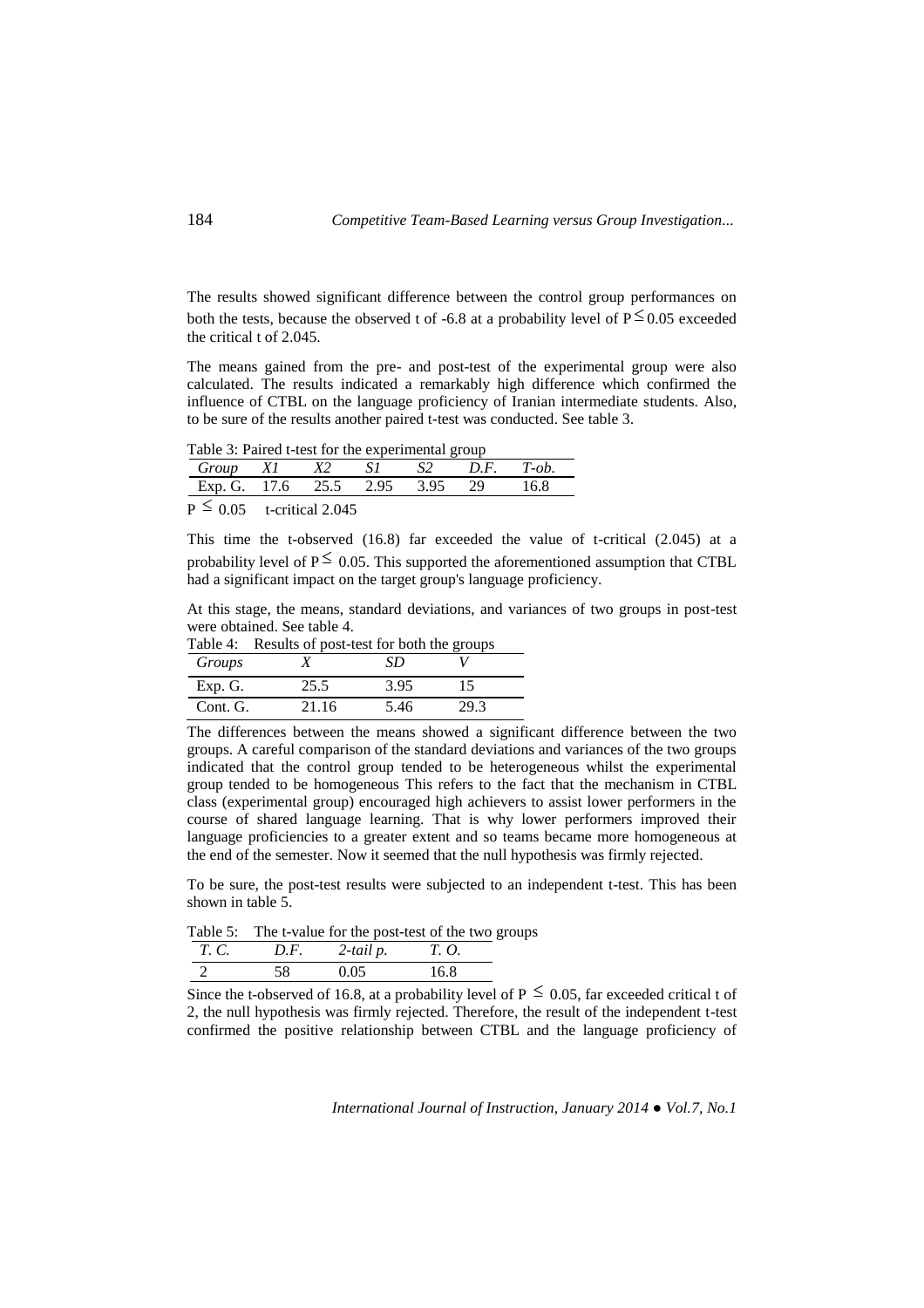Iranian intermediate students. Now, compared with the GI class, it could be claimed that CTBL brought far better improvements in the language proficiency of Iranian intermediate students.

## **CONCLUSION and CLOSURE**

The present study confirmed the superiority of CTBL over GI in terms of its effect on improving the target group's language proficiency. In the CTBL class, the involvement of not just the minority of the students - usually the cleverer ones, as it was in GI class, but the majority of them in the process of learning was impressive. This was because everyone felt accountable not only for their own learning but for the learning of their teammates as well, in the motivating learning environment CTBL provided for them. To put it another way, in CTBL class, individual team members were motivated to surpass not only their same-level opponents in other teams but also other teams.

The mechanism underlying CTBL provided *all* team members not just with the opportunity but with the need for perseverance, collaboration, and joint activity as well. CTBL also intended to keep all teams in a state of dynamic perseverance in a win-win situation for all learning and social atmosphere in the classroom which was highly supportive, relaxing, communicative, referential, effective, and developmentally motivating and appropriate. Such productive and engaging learning conditions, which ensure and scaffold involvement of all learners in the process of shared (language) learning, not merely generate short-term results along with learning and excellence in the learning. They also supply students with the opportunities to acquire and internalise more effective tactics and methods for obtaining knowledge and solving problems, and in the process develop their communicative competence. Furthermore, such situations stimulate students to more effectively and comprehensively exercise their brain cells in higher order and incisive analytical thinking skills rather than lower forms of mental behaviour/thinking, and, in the process, come up with fresher, more innovative, and more powerful ideas, in order to construct new knowledge.

What is of significant importance is that the results of the present study are in contrast to the reports of researchers like Ab-Raza (2007) who have argued that students in Islamic countries "do not value diversity of ideas, beliefs, and perspectives" (p. 5) and so cannot be taught through modern methods like those of CL. He has reasoned so because he believes Islam wants them and trains them to be so. He has also concluded that Muslim teachers are following behaviorists' principles and approaches in their classes because such philosophy, in his perception, originates from The Koran, our holy book! It is worth mentioning that it is not 'students' but some 'rulers/despots' in the arena of Islamic countries that do not value diversity of ideas, beliefs, and perspectives, by, for instance, 'marginalising and even torturing thinkers' in order to keep the society, their possession!, blind. The fact is that the true spirit of *real* Islam appreciates diversity and accommodates different ideas, beliefs, and perspectives. Islam is aware of hegemonic forces that cause marginaliztion, alienation and oppression and so is never averse to cooperation, consultation, negotiation, and consideration of diverse ideas. In addition to this study, in his MA and PhD research studies the author closely observed the high zest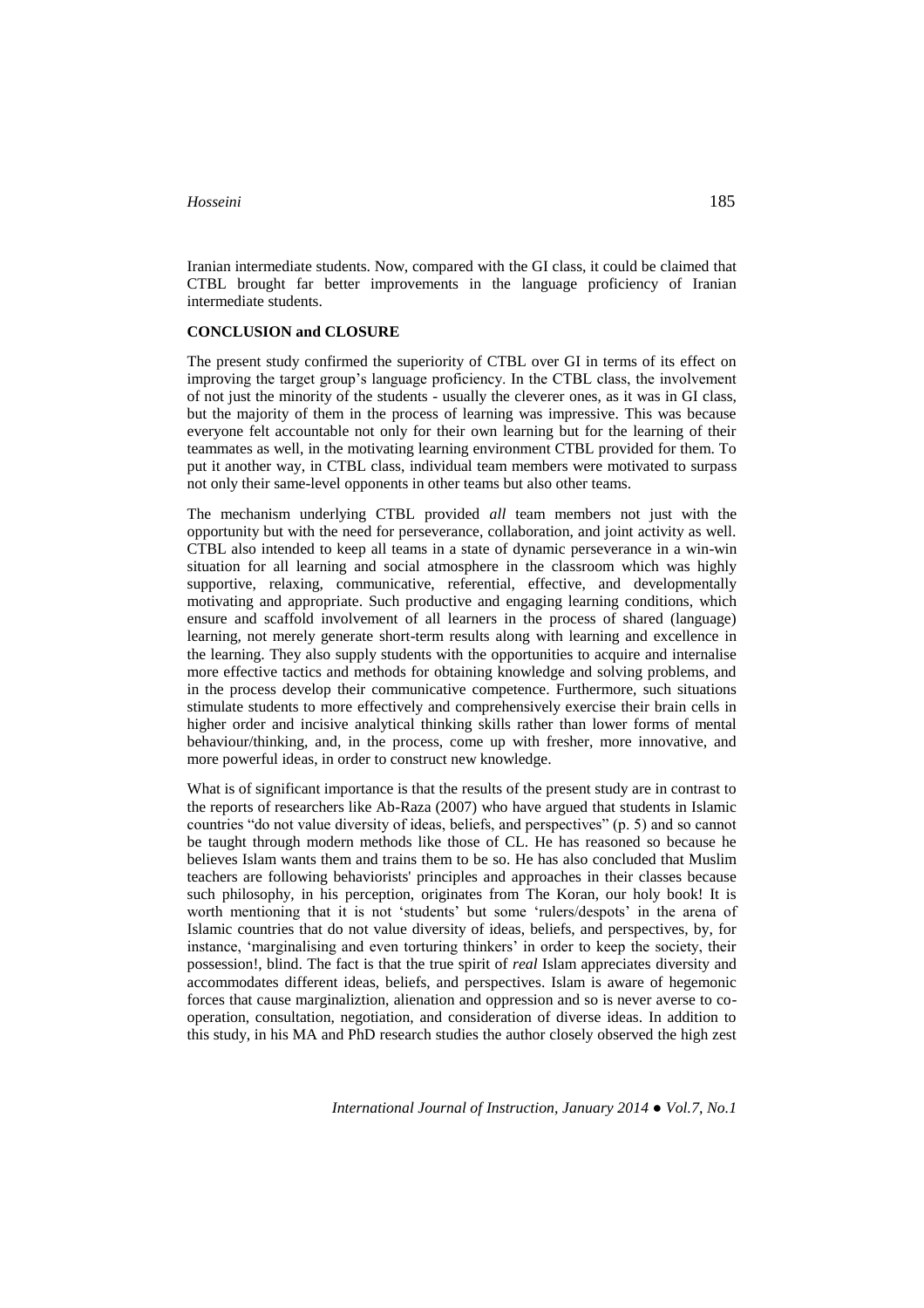of his students for co-operation and collaboration. They were highly motivated to share their ideas and pool their efforts together for the success of their teams.

One last thing that should be reminded is that the paradox and of course the beauty of the author's didactic innovation refers to the fact that despite its surface structure, which seems to best benefit high achievers who are in the habit of dominating their milieu, it is, in fact, an approach to harnessing this groups' potentials to the best advantage of the lower performers *without yet* neglecting the former groups' zest and motivation for continuing to shine as the best in learning/living-for-all environments. CTBL is, thereby, in essence, an approach to the empowerment of the oppressed, who are almost always the majority in today's world context of injustice, corruption, treachery, racism, and despotism. And the point is that the empowerment of the Other contributes to their emancipation which results in the transformation/elimination of the dictators, who have been in the habit of treating them as their possessions!

Therefore, CTBL should not be overlooked by educators particularly in the so-called Third World or developing countries, say Islamic countries, as it insists on defeating the banking concept of education and ceaselessly endeavoures to promote learning as a liberating agent that ensures and celebrates freedom and dignity of the learner as a collective experience (Hosseini 2012). Further researches should be conducted to indicate the significance of CTBL through different dimentions, in the arena of Education in general, and in the field of ELT in particular, for today world context of competition.

**Note:** For a comprehensive analysis, evaluation, and understanding of the Banking Method, Interactive Learning methods, and particularly CTBL, its implementation in real classroom situations, theoretical foundations, design, syllabus, tasks, activities, strategies, evaluation system, teachers/learners' roles, etc., and also for the philosophies beyond the implementation of such methods and approaches in the present didactic regimes, see Hosseini, 2012.

### **REFERENCES**

Ab-Raza, R. (2007). Cross-cultural study of the relationship between language learning strategies and socio-educational and cultural factors. *Journal of English Language Teaching*, *45*(1): 3*–*12.

DeVries, D., & Edwards, K. (1974). Student teams and learning games: Their effects on cross-race and cross-sex interaction. *Journal of Educational Psychology*, *66*: 741*–*749.

Freire, P. (1970). *Pedagogy of the oppressed*. New York: Continuum.

Hosseini, S. M. H. (2000). *The effects of competitive team-based learning on the reading comprehension of high school students*. Unpublished MA Dissertation. Garmsar Azad University, Iran.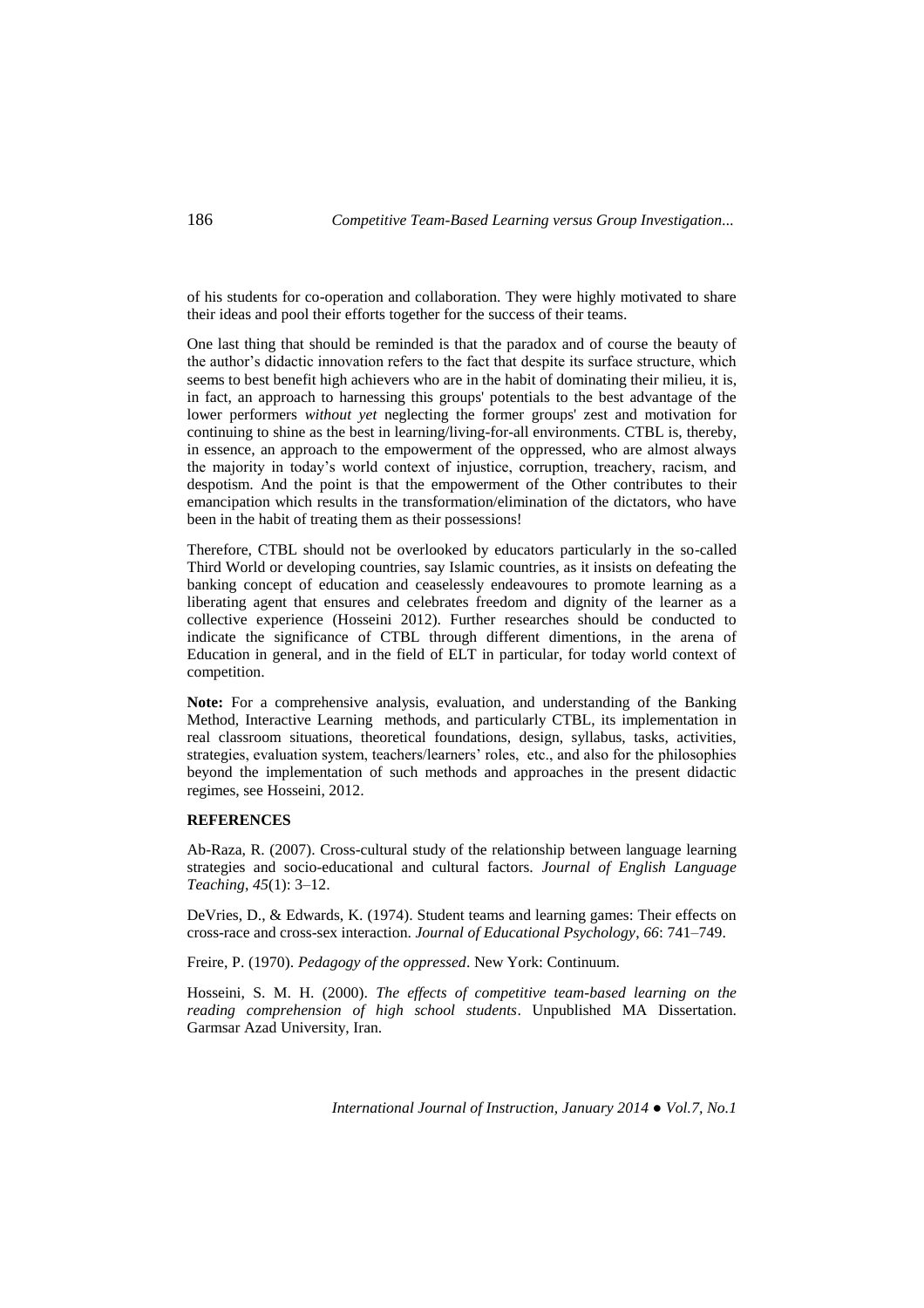Hosseini, S. M. H. (2007). ELT in higher education in Iran and India: A critical review. Language *in in India*, *7*(12). http://www.languageinindia.com/dec2007/eltinindiaandiran.html.

Hosseini, S. M. H. (2009). Infusion of emerging online technologies into ELT: The need of the hour, *Perspectives in Education*, *2*5, 119*–*127. Also, [Online] Available at: http://eltweekly.com/more/2009/06/eltweekly-issue22-research-paper-by-mohammadhassan- hosseini/

Hosseini, S. M. H. (2009). *Effectiveness of cooperative learning methods: A study with Iranian and Indian undergraduate learners*. Unpublished PhD Thesis. Mysore University, India.

Hosseini, S. M. H. (2010). Theoretical foundations of competitive team-based learning. *Canadian Journal of English Language Teaching*, *3*(3): 229 - 243. Also, [Online] Available at: http: //www.ccsenet.org/journal/index/php/elt/article/viewFile/7236/5588

Hosseini, S. M. H. (2012). A study of the effects of Competitive Team-Based Learning and Structured Academic Controversy on the language proficiency of Iranian EFL college seniors. *the International Journal of Adult Vocational Education and Technology*, 3(4): 230-151.

Hosseini, S. M. H. (2012). *Beyond the present methods and approaches to ELT/Education: The crucial need for a radical reform*. Tehran: Jungle Publication.

Hosseini, S. M. H. (2013). *Team-Based Learning in Secondary Education*. – MA Dissertation. Germany: Lambert Academic.

Hosseini, S. M. H. (2013). *Cooperative Learning Methods + 1: Research and Innovation*. PhD Thesis. Germany: Scholars' Press.

Hosseini, S. M. H. (2013). *Teach Language: A Practical Crash Course*. Germany: Scholars' Press.

Sharan, S., & Sharan, Y. (1992). *Group investigation: Expanding cooperative learning.* New York: Teacher's College Press.

Slavin, R. E. (1991). Group rewards make groupwork. *Educational Leadership, 5:* 89*–* 91.

Stevens, R. J., Madden, N. A., Slavin, R. E. & Farnish, A. M., (1987). Cooperative integrated reading and composition: Two field experiments. *Reading Research Quarterly*, 22:433-454.

Vygotsky, L. S. (1978). *Mind in society*. Cambridge, MA: Harvard University Press.